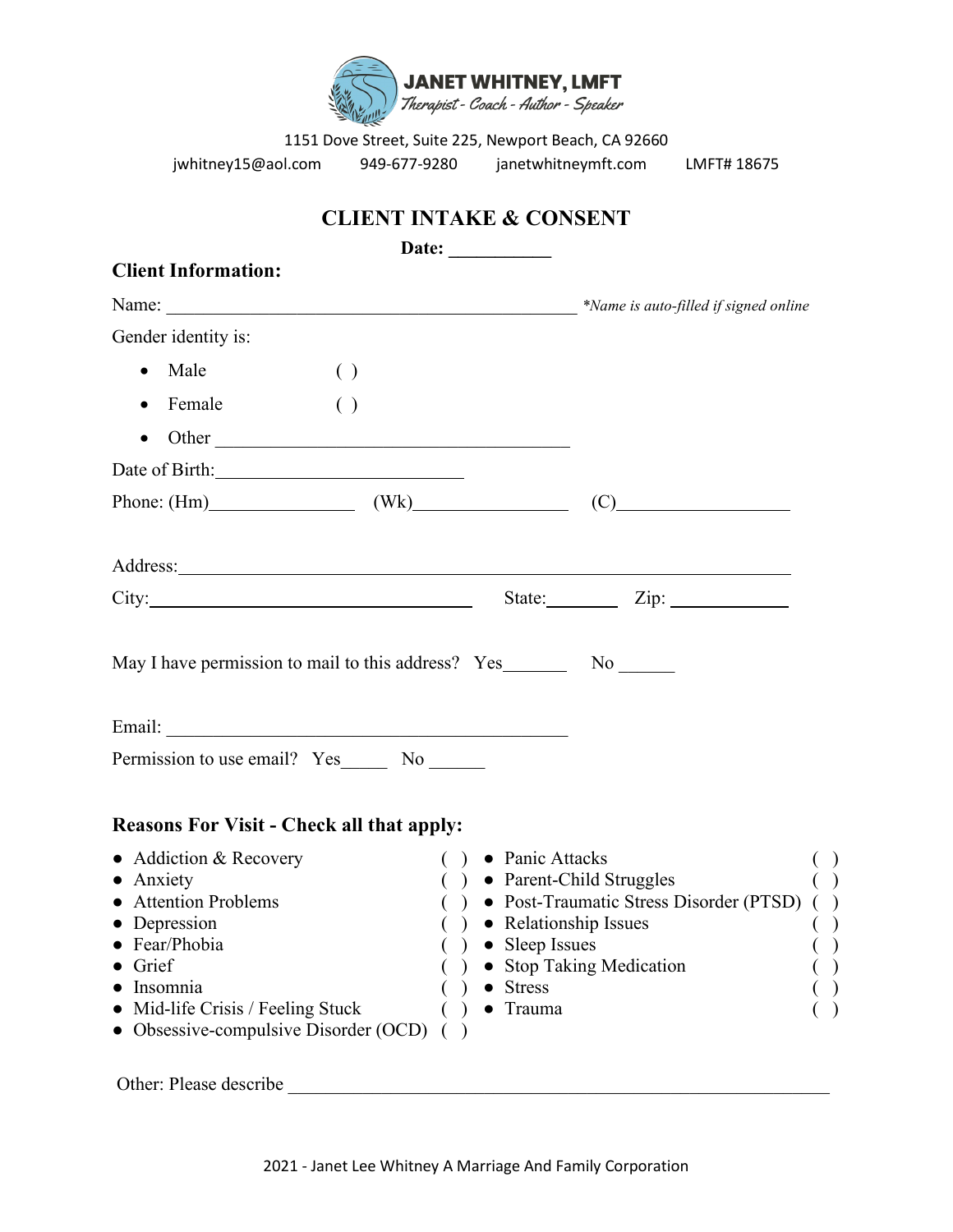

|                                                                                   | 1151 Dove Street, Suite 225, Newport Beach, CA 92660        |             |
|-----------------------------------------------------------------------------------|-------------------------------------------------------------|-------------|
|                                                                                   | jwhitney15@aol.com 949-677-9280 janetwhitneymft.com         | LMFT# 18675 |
| How have you dealt with these issues and for how long? _________________________  |                                                             |             |
|                                                                                   |                                                             |             |
|                                                                                   |                                                             |             |
|                                                                                   |                                                             |             |
|                                                                                   |                                                             |             |
|                                                                                   |                                                             |             |
|                                                                                   |                                                             |             |
|                                                                                   |                                                             |             |
| Home:                                                                             |                                                             |             |
| Marital Status?                                                                   |                                                             |             |
|                                                                                   | <u> 1989 - Johann Stoff, amerikansk politiker (d. 1989)</u> |             |
|                                                                                   |                                                             |             |
| Others living at home? (please list ages and relationships) _____________________ |                                                             |             |
|                                                                                   |                                                             |             |
|                                                                                   |                                                             |             |
|                                                                                   |                                                             |             |
|                                                                                   |                                                             |             |
|                                                                                   |                                                             |             |
| Work:                                                                             |                                                             |             |
| Employer:                                                                         |                                                             |             |
| Occupation:                                                                       |                                                             |             |
| How long at current job?                                                          |                                                             |             |
| How long in current occupation?                                                   |                                                             |             |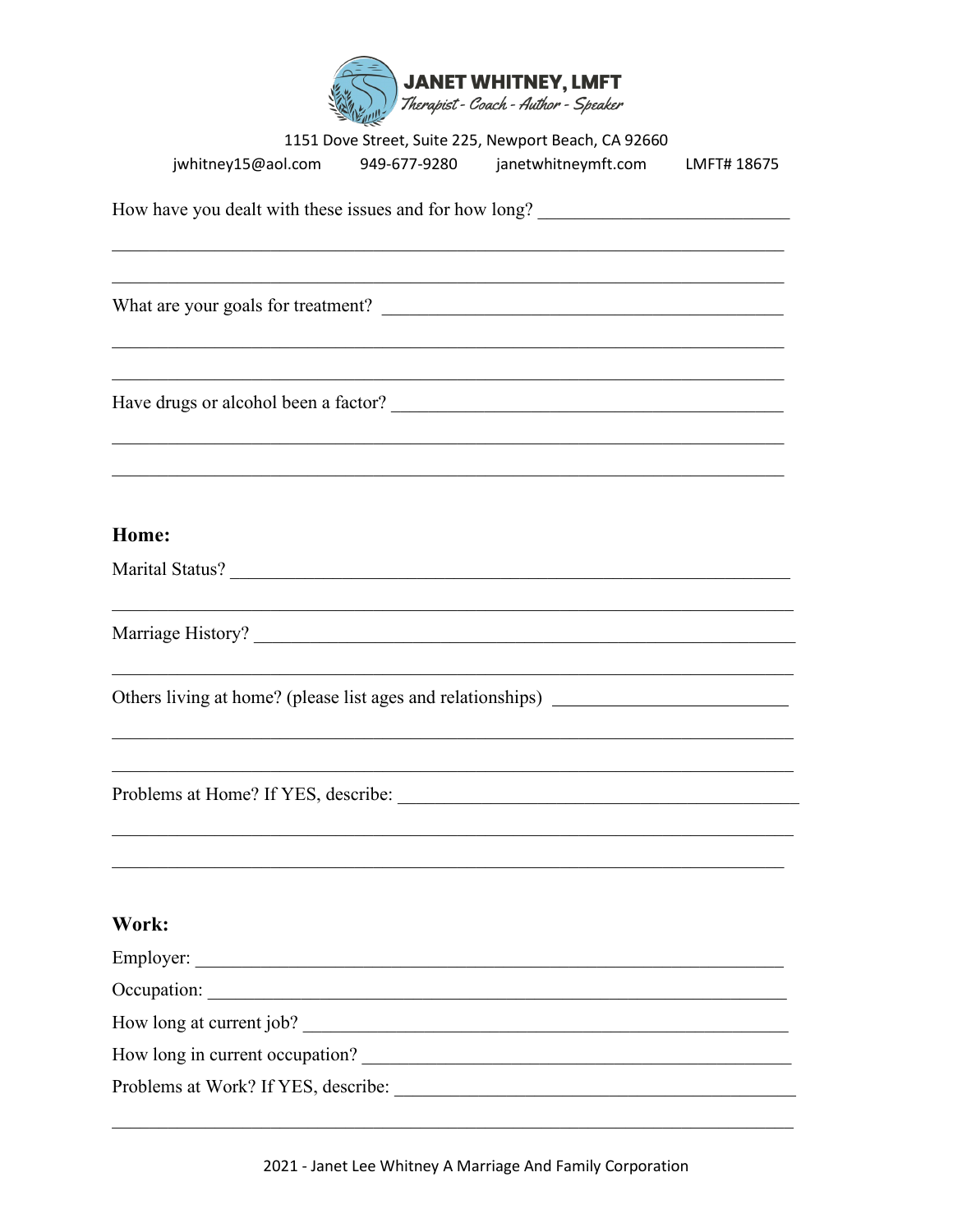

| jwhitney15@aol.com | 949-677-9280 | janetwhitneymft.com | LMFT# 18675 |
|--------------------|--------------|---------------------|-------------|
|                    |              |                     |             |

#### **Education:**

Problems at School? If YES, describe: \_\_\_\_\_\_\_\_\_\_\_\_\_\_\_\_\_\_\_\_\_\_\_\_\_\_\_\_\_\_\_\_\_\_\_\_\_\_\_\_\_\_\_

 $\mathcal{L}_\text{G}$  , and the contribution of the contribution of the contribution of the contribution of the contribution of the contribution of the contribution of the contribution of the contribution of the contribution of t

 $\_$  , and the set of the set of the set of the set of the set of the set of the set of the set of the set of the set of the set of the set of the set of the set of the set of the set of the set of the set of the set of th

Education: (list highest level of education attained) \_\_\_\_\_\_\_\_\_\_\_\_\_\_\_\_\_\_\_\_\_\_\_\_\_\_\_

Learning Disabilities? If YES, describe: \_\_\_\_\_\_\_\_\_\_\_\_\_\_\_\_\_\_\_\_\_\_\_\_\_\_\_\_\_\_\_\_\_\_\_\_\_\_\_\_\_

# **Daily Life:**

| How often do you exercise/week?                                                   |
|-----------------------------------------------------------------------------------|
|                                                                                   |
|                                                                                   |
| History of reckless driving or car accidents? If YES, describe: _________________ |
| Sex / Intimacy: *Only answer if comfortable<br>Sexually active? Yes No            |
|                                                                                   |

## **Substances:**

| How often do you drink alcohol?         |  |
|-----------------------------------------|--|
| How often do you smoke/vape cigarettes? |  |
| How often do you smoke/vape marijuana?  |  |

## **Sleep:**

| Average $#$ hours of sleep |  |
|----------------------------|--|
|                            |  |

Typical bedtime \_\_\_\_\_\_\_\_\_\_\_\_\_\_\_\_\_\_\_\_\_ Typical wake-up time \_\_\_\_\_\_\_\_\_\_\_\_\_\_\_\_\_\_\_\_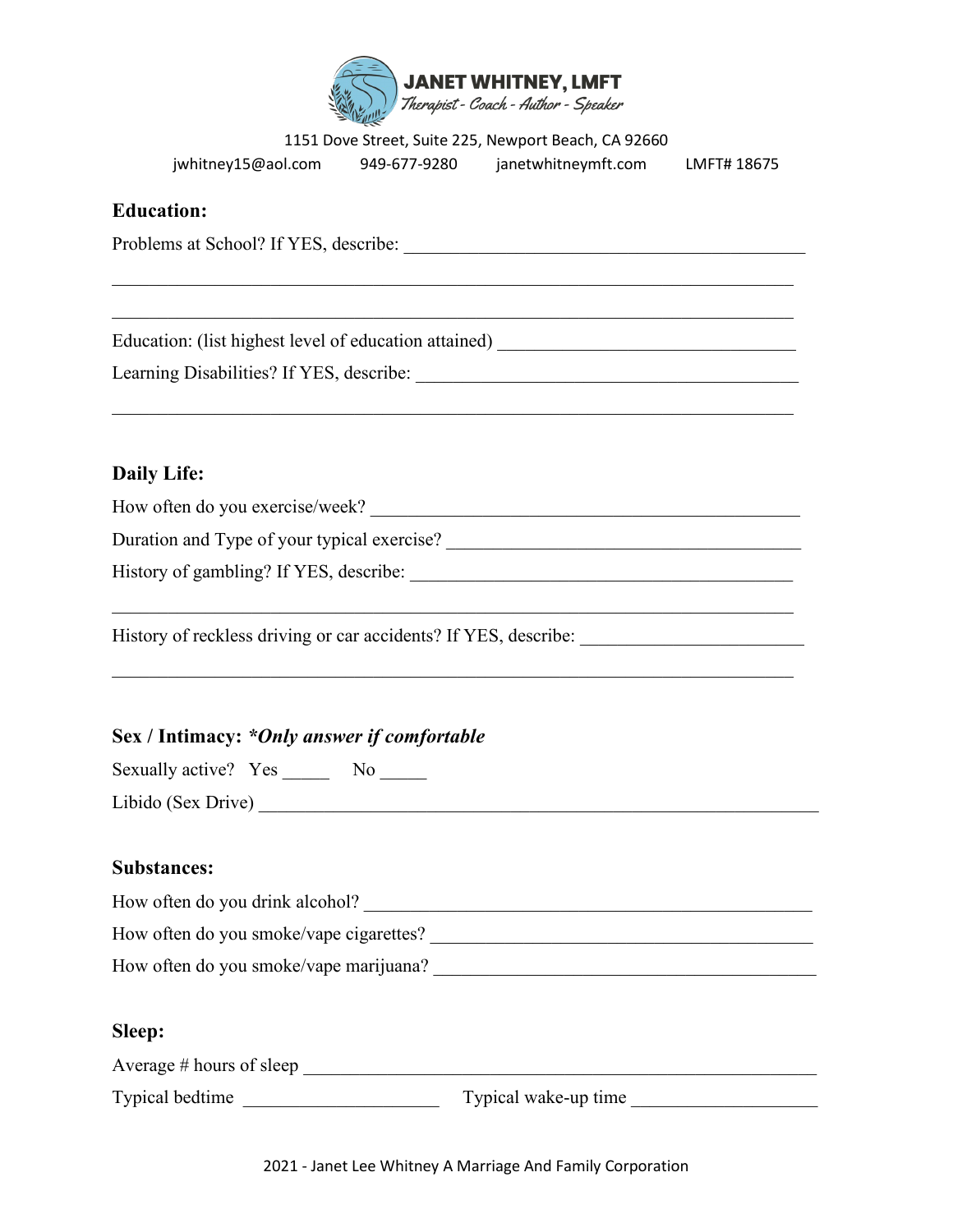

jwhitney15@aol.com 949-677-9280 janetwhitneymft.com LMFT# 18675

### **Legal Status:**

Current legal situation(s) / problem(s)? If YES, describe: \_\_\_\_\_\_\_\_\_\_\_\_\_\_\_\_\_\_\_\_\_\_

Have you had legal problems in the past? If YES, describe:

## **Current Support Systems:**

| <b>Family:</b> If YES, describe:               |
|------------------------------------------------|
| <b>Friends:</b> If YES, describe:              |
| <b>Community:</b> If YES, describe:            |
| <b>Sports/Hobbies/Music:</b> If YES, describe: |
| <b>Professional:</b> If YES, describe:         |
| <b>Spiritual:</b> If YES, describe:            |

## **Current Providers:**

| <b>Current Psychiatrist:</b>                                                                                                                                                                                                   |
|--------------------------------------------------------------------------------------------------------------------------------------------------------------------------------------------------------------------------------|
| Name                                                                                                                                                                                                                           |
|                                                                                                                                                                                                                                |
| Reason entrepreneurs and the contract of the contract of the contract of the contract of the contract of the contract of the contract of the contract of the contract of the contract of the contract of the contract of the c |
|                                                                                                                                                                                                                                |
|                                                                                                                                                                                                                                |
| Current Therapist:                                                                                                                                                                                                             |
| Name                                                                                                                                                                                                                           |
|                                                                                                                                                                                                                                |
| Reason experience and the contract of the contract of the contract of the contract of the contract of the contract of the contract of the contract of the contract of the contract of the contract of the contract of the cont |
|                                                                                                                                                                                                                                |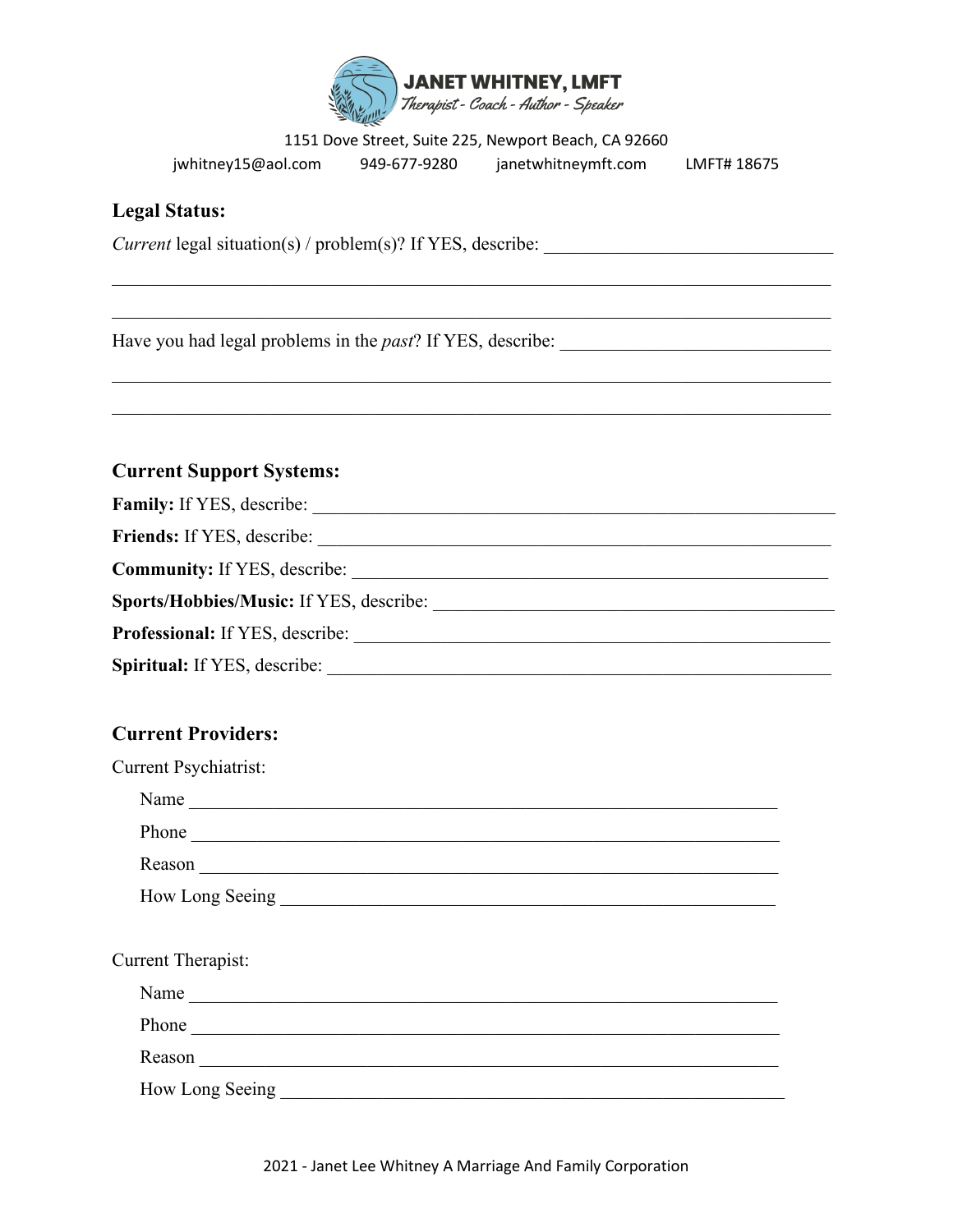

| 1151 Dove Street, Suite 225, Newport Beach, CA 92660 |  |  |  |
|------------------------------------------------------|--|--|--|
|------------------------------------------------------|--|--|--|

|        | jwhitney15@aol.com      | 949-677-9280 | janetwhitneymft.com                                                             | LMFT# 18675 |
|--------|-------------------------|--------------|---------------------------------------------------------------------------------|-------------|
| PCP:   |                         |              |                                                                                 |             |
|        | Primary Care Physician: |              |                                                                                 |             |
| Phone: |                         |              |                                                                                 |             |
|        |                         |              | Do I have your permission to consult with your primary care physician to assure |             |
|        | continuity of care? Yes | No.          |                                                                                 |             |

Signature:

 $\mathcal{L}_\text{G}$  , and the contribution of the contribution of the contribution of the contribution of the contribution of the contribution of the contribution of the contribution of the contribution of the contribution of t

 $\mathcal{L}_\text{G}$  , and the contribution of the contribution of the contribution of the contribution of the contribution of the contribution of the contribution of the contribution of the contribution of the contribution of t

## **Health & Medication:**

List any significant health problems:

List any medications you are taking and the dosage: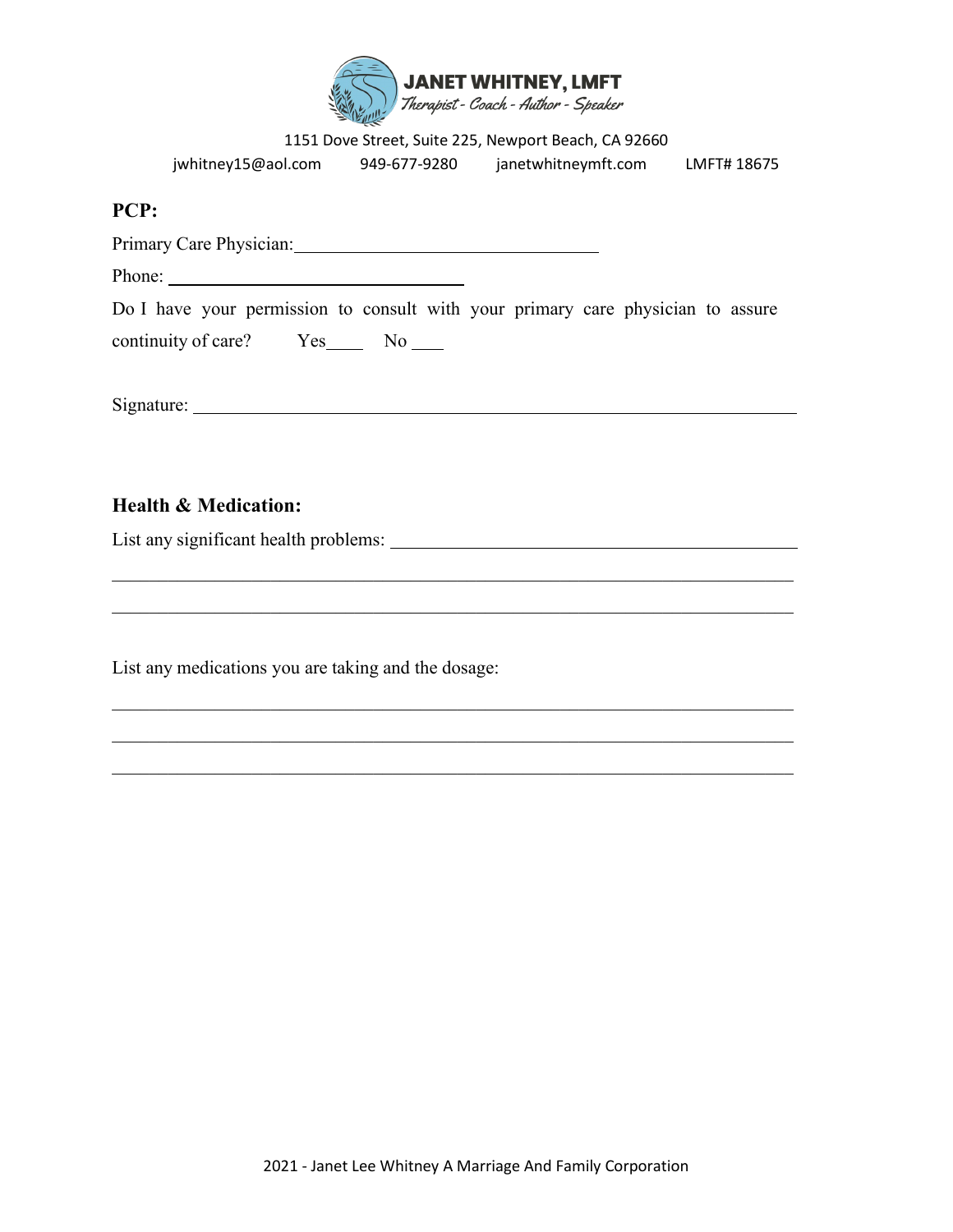

|                                                          | 1151 Dove Street, Suite 225, Newport Beach, CA 92660           |        |
|----------------------------------------------------------|----------------------------------------------------------------|--------|
|                                                          | jwhitney15@aol.com 949-677-9280 janetwhitneymft.com LMFT#18675 |        |
| <b>Referral:</b>                                         |                                                                |        |
| Who may we thank for referring you?                      |                                                                |        |
|                                                          |                                                                |        |
| Phone:                                                   |                                                                |        |
|                                                          |                                                                |        |
|                                                          |                                                                |        |
| <b>Emergency Contact:</b>                                |                                                                |        |
|                                                          |                                                                | Phone: |
|                                                          |                                                                |        |
|                                                          |                                                                |        |
|                                                          |                                                                |        |
|                                                          |                                                                |        |
| <b>Financially Responsible Individual's Information:</b> |                                                                |        |
|                                                          |                                                                |        |
|                                                          |                                                                |        |
|                                                          |                                                                |        |
| Address: (if different from above):                      |                                                                |        |
|                                                          |                                                                |        |

\_\_\_\_\_\_\_\_\_\_\_\_\_\_\_\_\_\_\_\_\_\_\_\_\_\_\_\_\_\_\_\_\_\_\_\_\_\_\_\_\_\_\_\_\_\_\_\_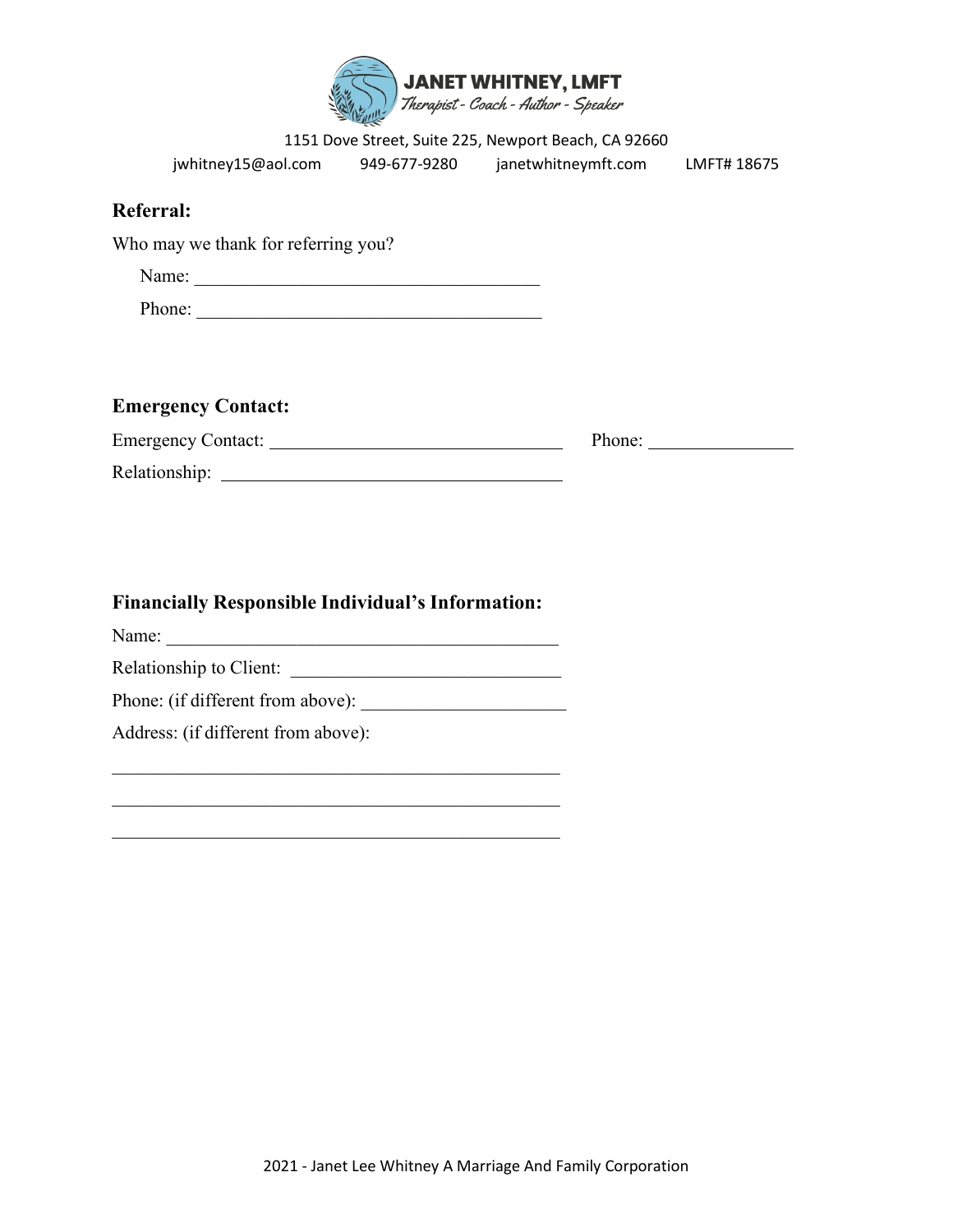

1151 Dove Street, Suite 225, Newport Beach, CA 92660 jwhitney15@aol.com 949-677-9280 janetwhitneymft.com LMFT# 18675

# **Informed Consent**

#### **Confidentiality Statement**

All information shared in this treatment is confidential and may not be revealed to anyone without your consent, except in circumstances where disclosure is required by law. Circumstances in which disclosure is required by law include: reasonable suspicion of child, dependent or elder abuse or neglect; a client presenting a danger to self, to others and/or personal property of others; a client being gravely disabled. All other information cannot be shared unless you give written consent by signing a "Release of Information" form. You can revoke this permission at any time.

#### **Confidentiality of Email Communication**

It is very important to be aware that email and cell phone communication, including text messaging, can be relatively easily accessed by unauthorized people and can therefore compromise the privacy and confidentiality of such communication. Emails are particularly vulnerable to such unauthorized access due to the fact that servers have unlimited and direct access to all e-mails that go through them. Faxes or emails can easily be sent erroneously to the wrong address. Please notify your provider if you decide to avoid or limit in any way the use of any or all of the above-mentioned communication devices. Please do not use email, text messaging, or faxes for emergencies.

#### **Conjoint or Family Therapy**

In couples or family therapy, or when different family members are seen individually for the same issue, confidentiality and privilege do not apply between the couple or among the family members. Your provider will use her clinical judgment when revealing such information. Your provider will not release records to any outside party unless she is authorized to do so by all adult family members who were part of the treatment.

#### **Consultation**

Your provider consults regularly with other professionals regarding her clients; however, the client's name or other identifying information is never mentioned. The client's identity remains completely anonymous, and confidentiality is fully maintained.

#### **Emergencies**

If there is an emergency during our work together, or in the future after termination which gives your provider cause to be concerned about your personal safety, the possibility of you injuring yourself or a reasonably identified third party or their property, or to insure you receive proper psychiatric care, your provider will do anything she can within the limits of the law, to prevent you from injuring yourself or others and to ensure that you receive the proper medical care. For this purpose, she may also contact the person whose name you have provided as Emergency Contact on the Initial Interview Form.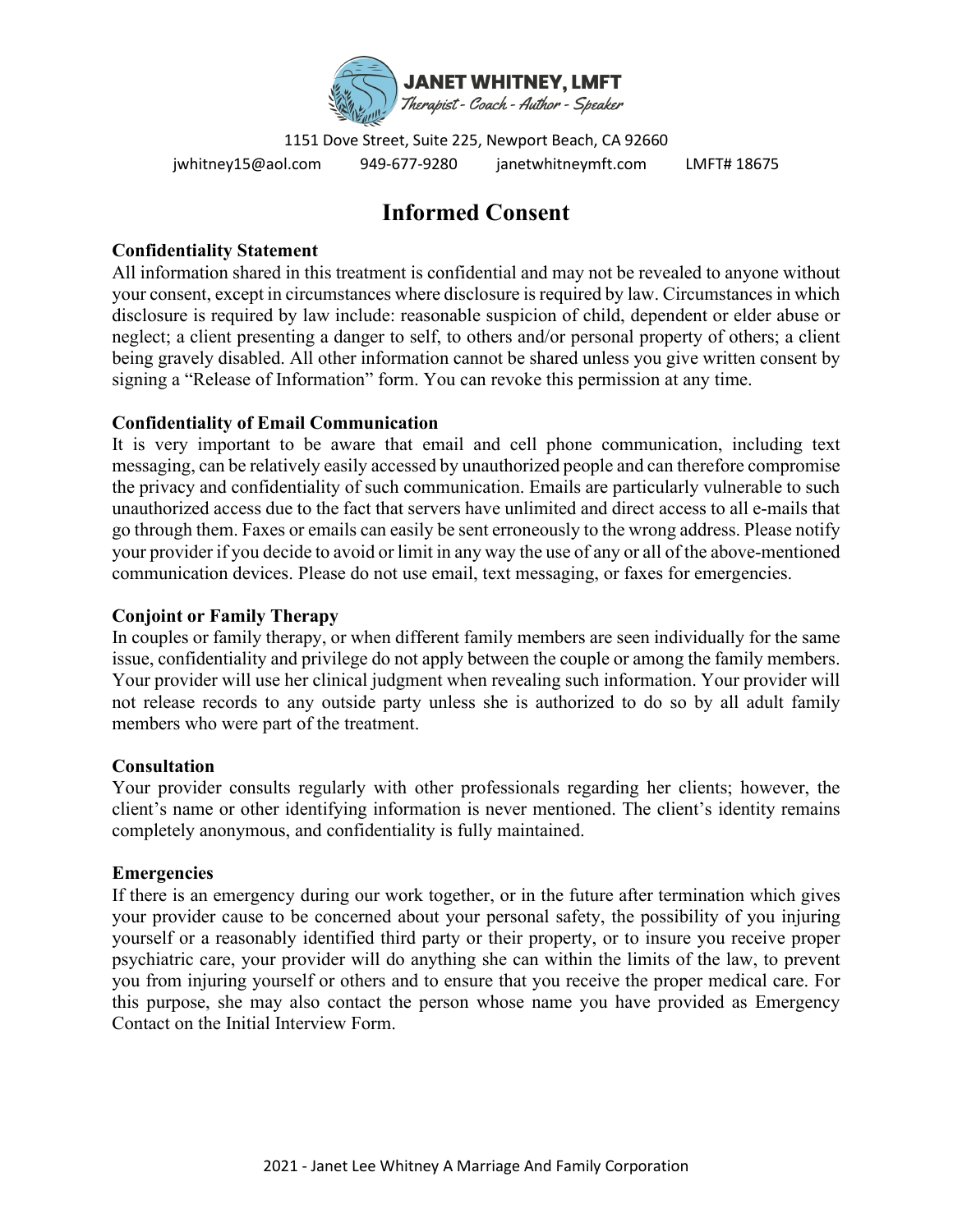

1151 Dove Street, Suite 225, Newport Beach, CA 92660 jwhitney15@aol.com 949-677-9280 janetwhitneymft.com LMFT# 18675

#### **Litigation Limitation**

Due to the nature of the therapeutic process and the fact that it often involves making a full disclosure with regard to many matters which may be of a confidential nature, it is agreed that should there be legal proceedings (such as, but not limited to divorce and custody disputes, injuries, lawsuits, etc.), neither you (the client) nor your attorney, nor anyone else acting on your behalf will call on your provider to testify in court or at any other proceeding, or request disclosure of psychotherapy records, unless specifically requested in writing by you.

#### **Your Right to Review Records**

Both the law and the standards of the profession require your provider to keep appropriate treatment records. As a client, you have the right to review or receive a summary of your records at any time, except in limited legal or emergency circumstances or when your provider determines that releasing such information might be harmful in any way. In such a case, your provider will provide the records to an appropriate and legitimate mental health professional of your choice. Considering all of the above exclusions, if it is still appropriate, upon your request, your provider will release information to any agency/person you specify unless she assesses that releasing such information might be harmful in any way.

#### **Financial Agreement**

Your fee per visit is to be paid in full at the time of each session. We accept Zelle, Venmo, cash, check, cashier's check, Visa, MasterCard, and American Express. Fees are subject to change every  $six(6)$  months.

Initial here to accept Financial Agreement:

#### **No-show and Cancellation Policy**

Your visit has been reserved for you. You must cancel at least 48 hours prior to your scheduled appointment to avoid being charged the full fee.

Initial here to accept No-show and Cancellation Policy:

#### **Telephone and Emergency Procedures**

Your provider's cell phone number is provided on this form. This allows your provider to respond to her clients' needs in the most timely manner possible during business hours. However, in the event of a life-threatening emergency, please call 911.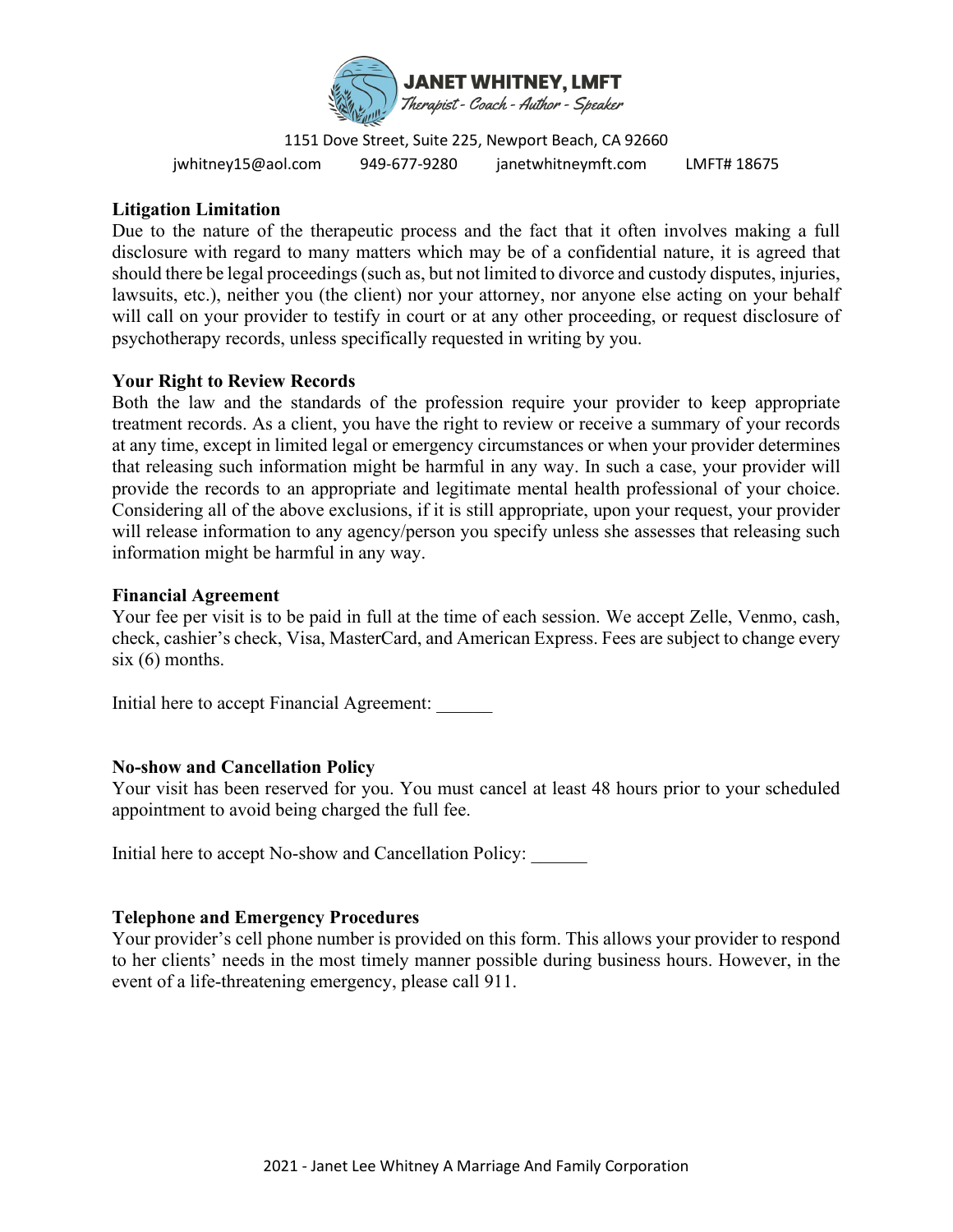

1151 Dove Street, Suite 225, Newport Beach, CA 92660 jwhitney15@aol.com 949-677-9280 janetwhitneymft.com LMFT# 18675

#### **The Process of Therapy/Evaluation**

Participation in therapy can result in a number of benefits to you, including improved interpersonal relationships and resolution of the specific concerns that led you to seek therapy. Working toward these benefits, however, requires effort on your part. Psychotherapy requires your very active involvement, honesty, and openness in order to change your thoughts, feelings and/or behavior. Your provider will ask for your feedback and views on your therapy, its progress and other aspects of the therapy, and will expect you to respond openly and honestly. Sometimes more than one approach can be helpful in dealing with certain situations. During evaluation or therapy, remembering or talking about unpleasant events, feelings, or thoughts can result in you experiencing considerable discomfort or strong feelings of anger, sadness, worry, fear, etc., or experiencing anxiety, depression, insomnia, etc. Your provider may challenge some of your assumptions or perceptions or propose different ways of looking at, thinking about or handling situations that can cause you to feel upset, angry, depressed, challenged or disappointed. Attempting to resolve issues that brought you to therapy in the first place, such as personal or interpersonal relationships, may result in changes that were not originally intended. Psychotherapy may result in decisions about changing behaviors, employment, substance use, schooling, housing, or relationships. Sometimes another family member may view a decision that is positive for one family member quite negatively. Change can sometimes be easy and swift, but more often it can be slow and even frustrating. There is no guarantee that psychotherapy will yield positive or intended results. During the course of therapy, your provider is likely to draw on various psychological approaches depending, in part, on the problem that is being treated and her assessment of what will best benefit you. These approaches may include behavioral, cognitivebehavioral, psychodynamic, existential, family systems, developmental (adult, child, family) or psycho-educational.

#### **Discussion of Treatment Plan**

Within a reasonable period of time after the initiation of treatment, your provider will discuss with you her working understanding of the problem, treatment plan, therapeutic objectives and her view of the possible outcomes of treatment. If you have any unanswered questions about any of the procedures used in the course of your therapy, their possible risks, your provider's expertise in employing them, or about the treatment plan, please ask. You also have the right to ask about other possible treatments for your condition and their risks and benefits. If you could benefit from any treatment that your provider does not provide, she has an ethical obligation to assist you in obtaining those treatments.

#### **Termination**

You have the right to terminate therapy at any time. If your provider thinks that termination is premature, or in the event that your provider decides that she cannot be clinically beneficial to you, she will provide you with names of other qualified professionals whose services you might prefer.